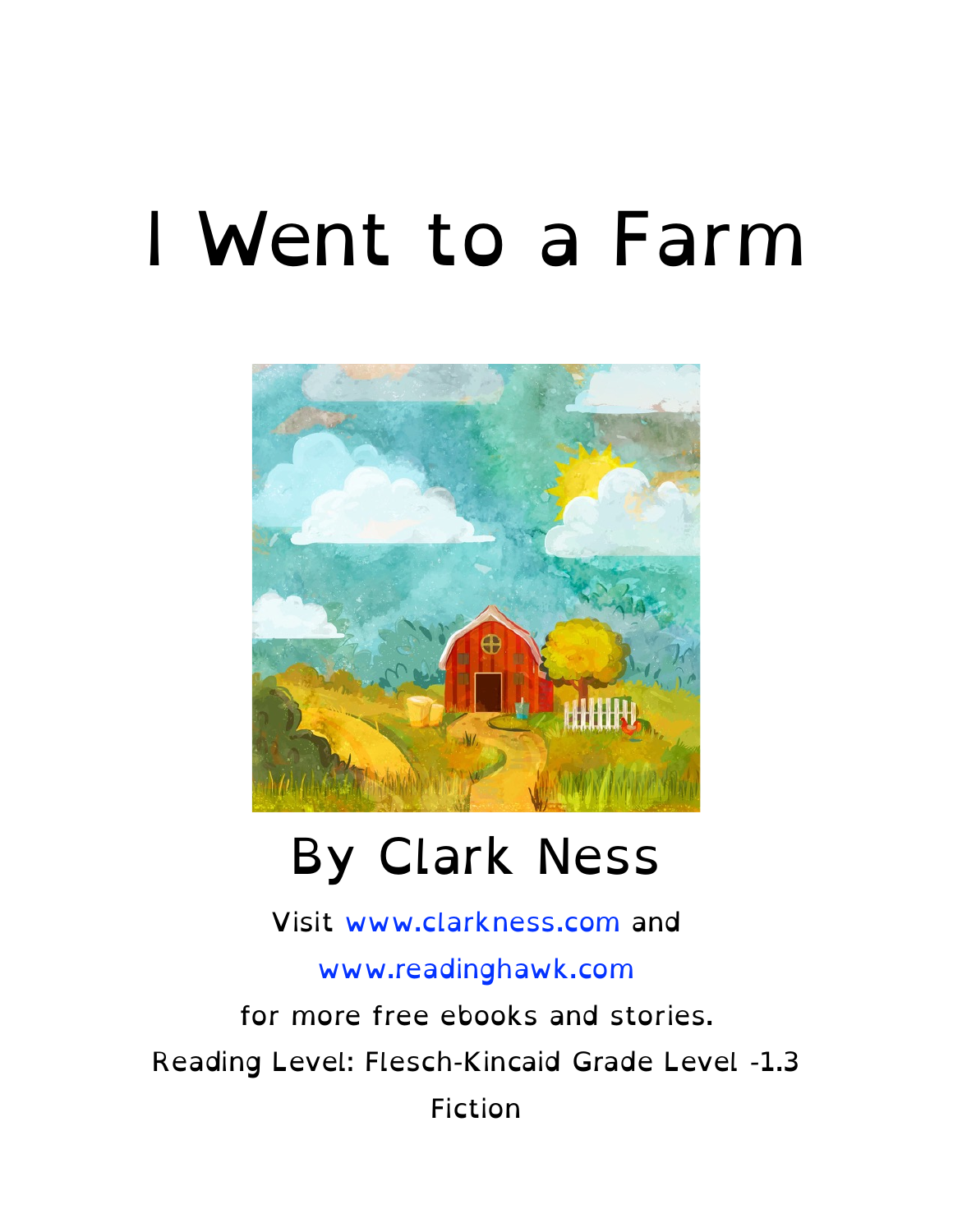

# I went to a farm. I saw a horse. It was a nice horse.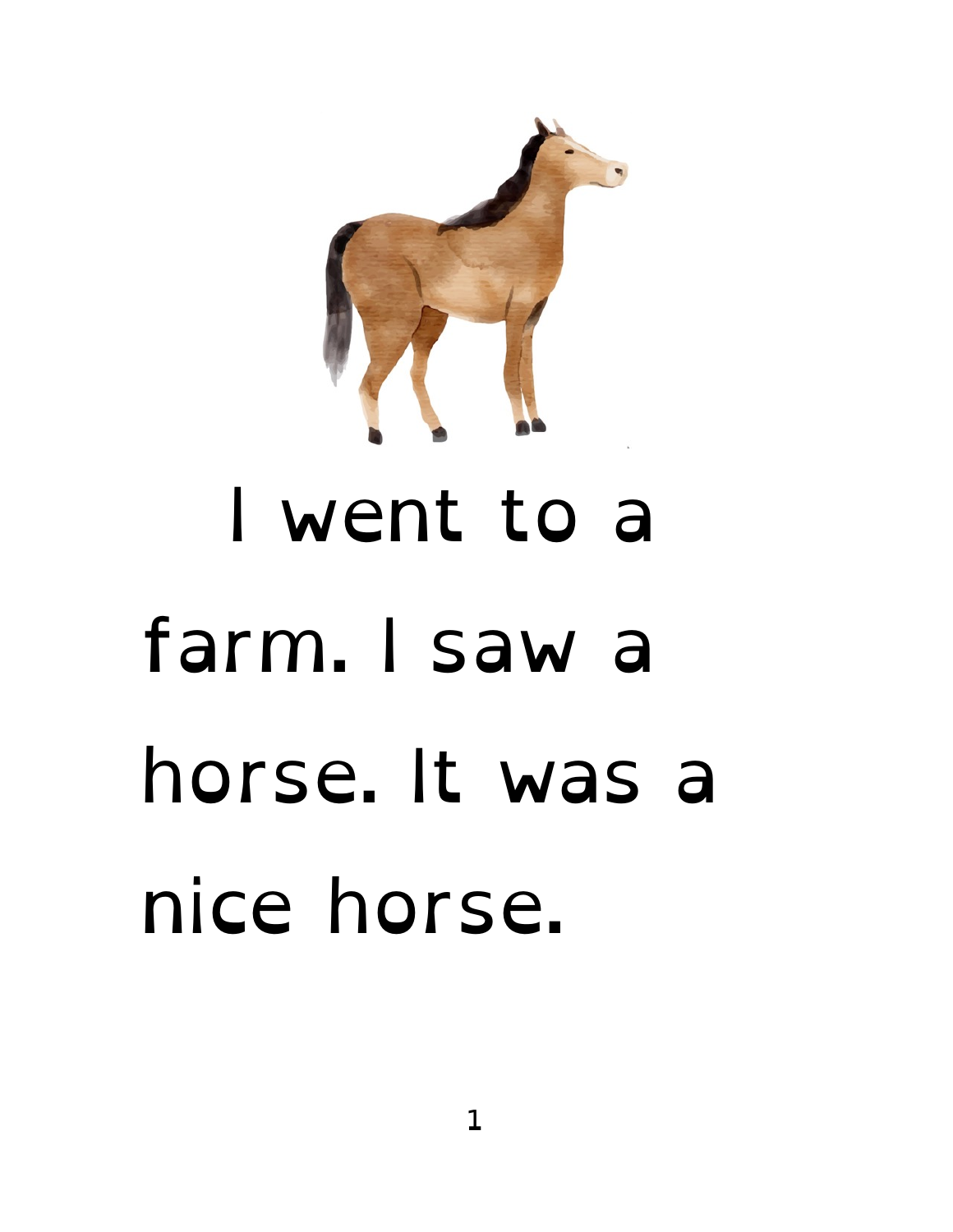

### I went to a farm. I saw a cow. It was a nice cow.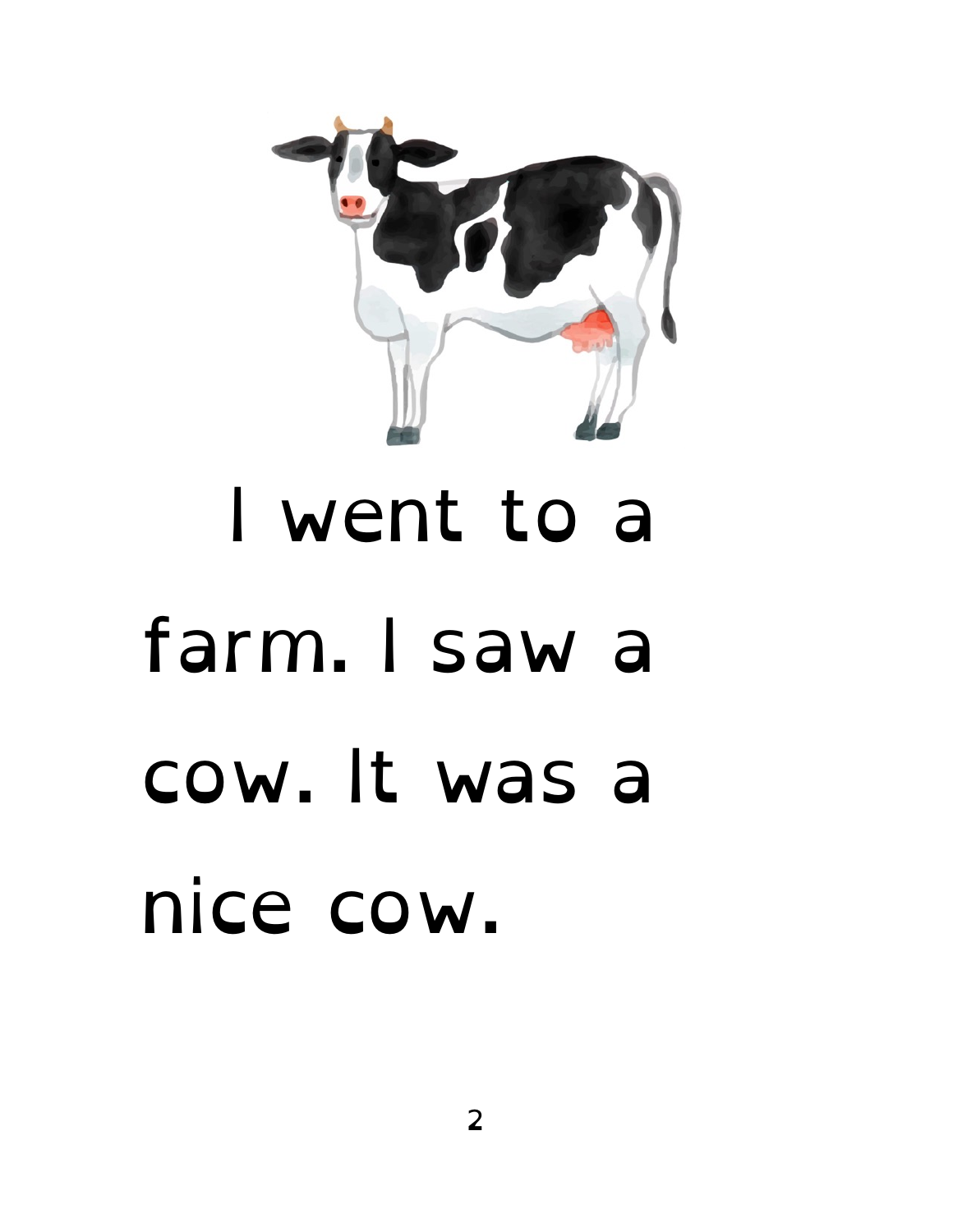

# I went to a farm. There was a donkey. It was a nice donkey.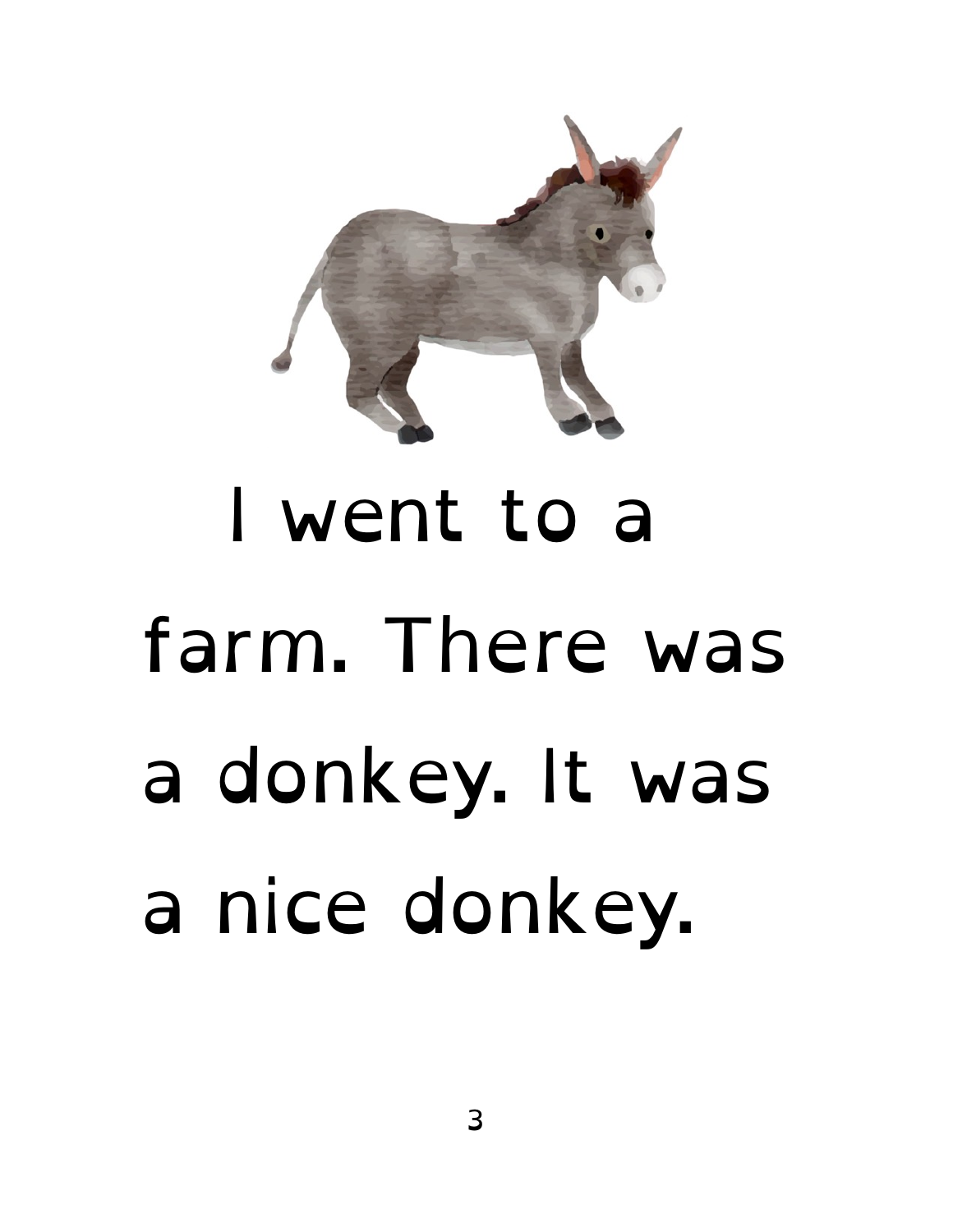

# I went to a farm. There was a pig. It was a nice pig.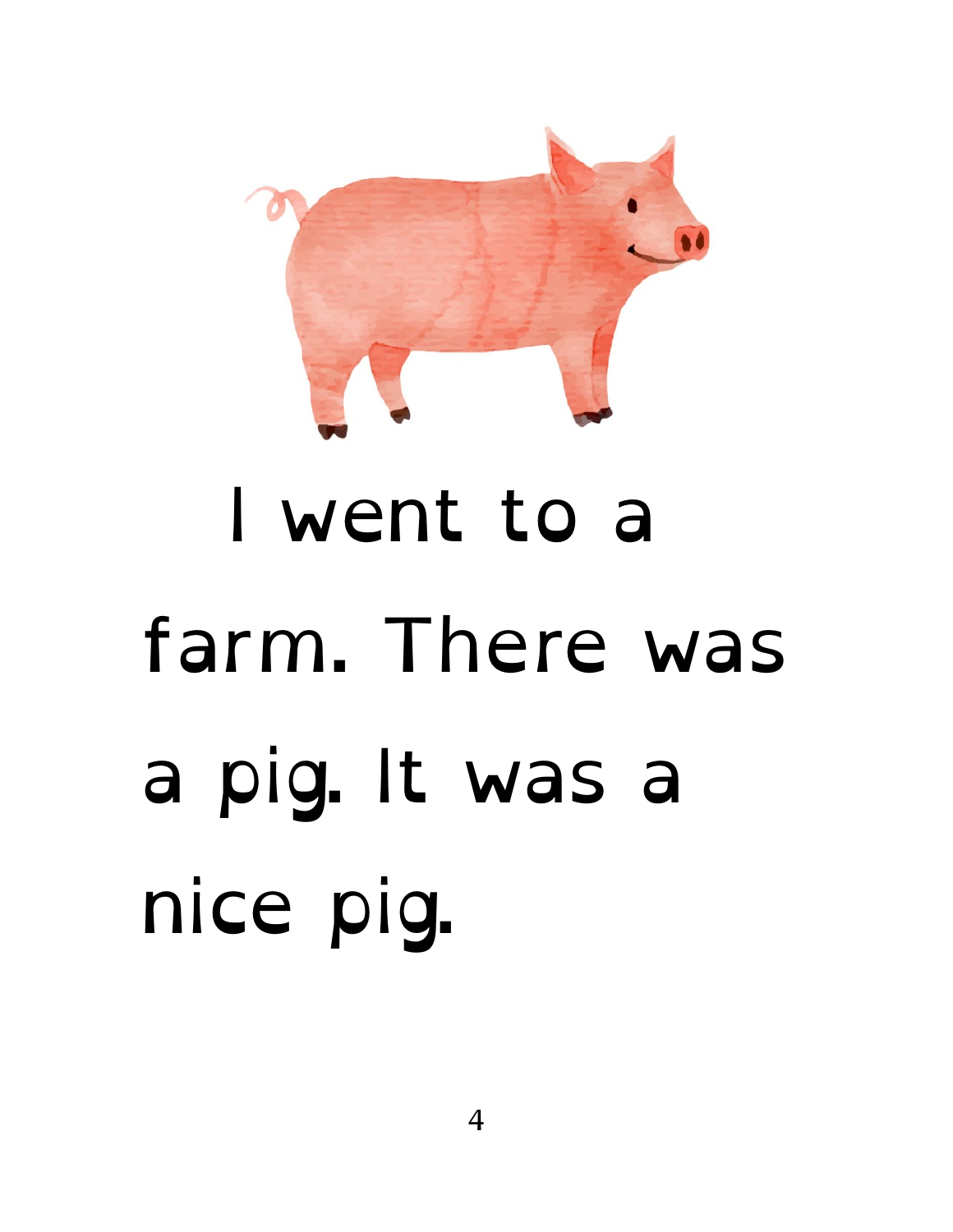

# I went to a farm. It had a sheep. It was a nice sheep.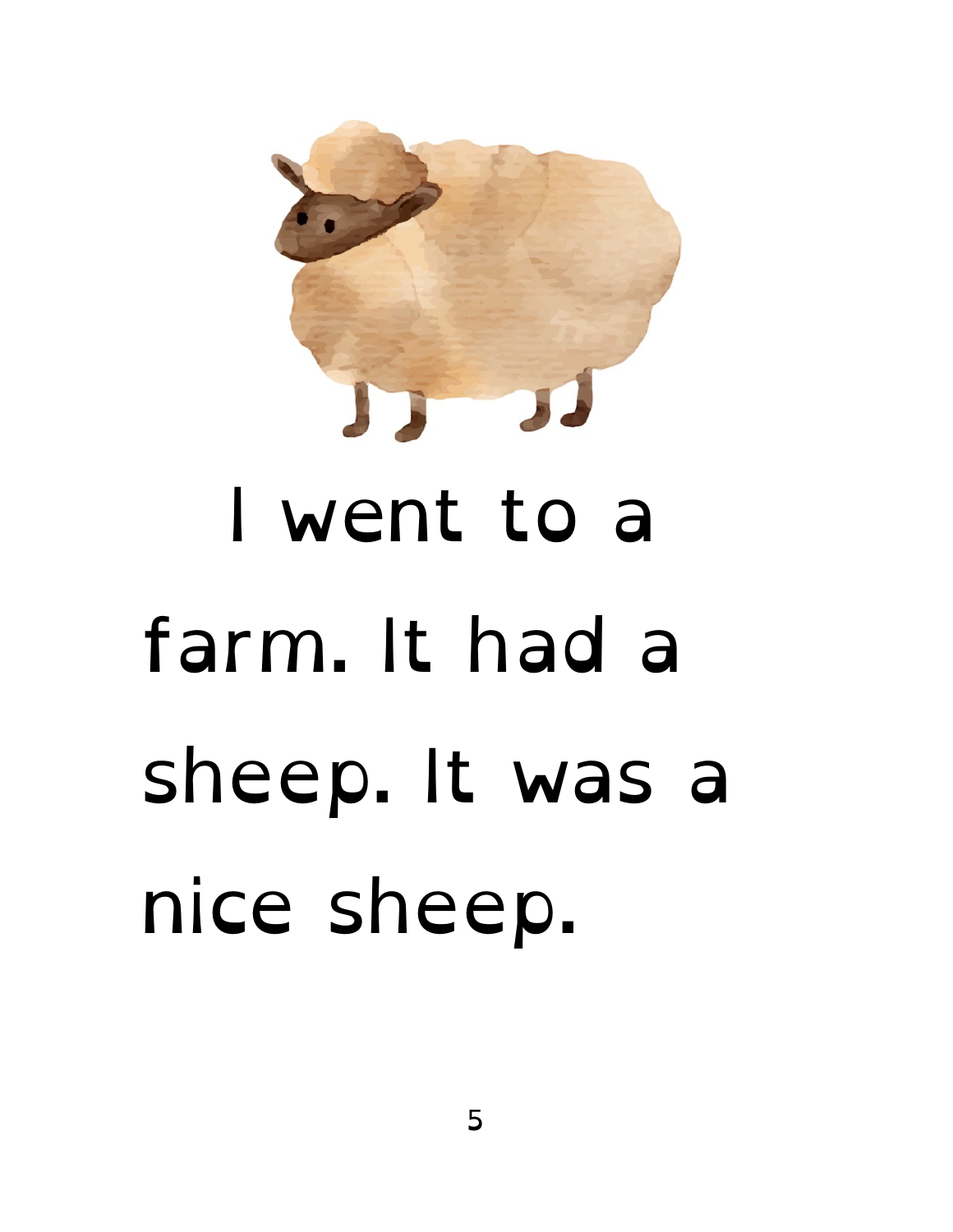

## I went to a farm. It had a turkey. It was a nice turkey.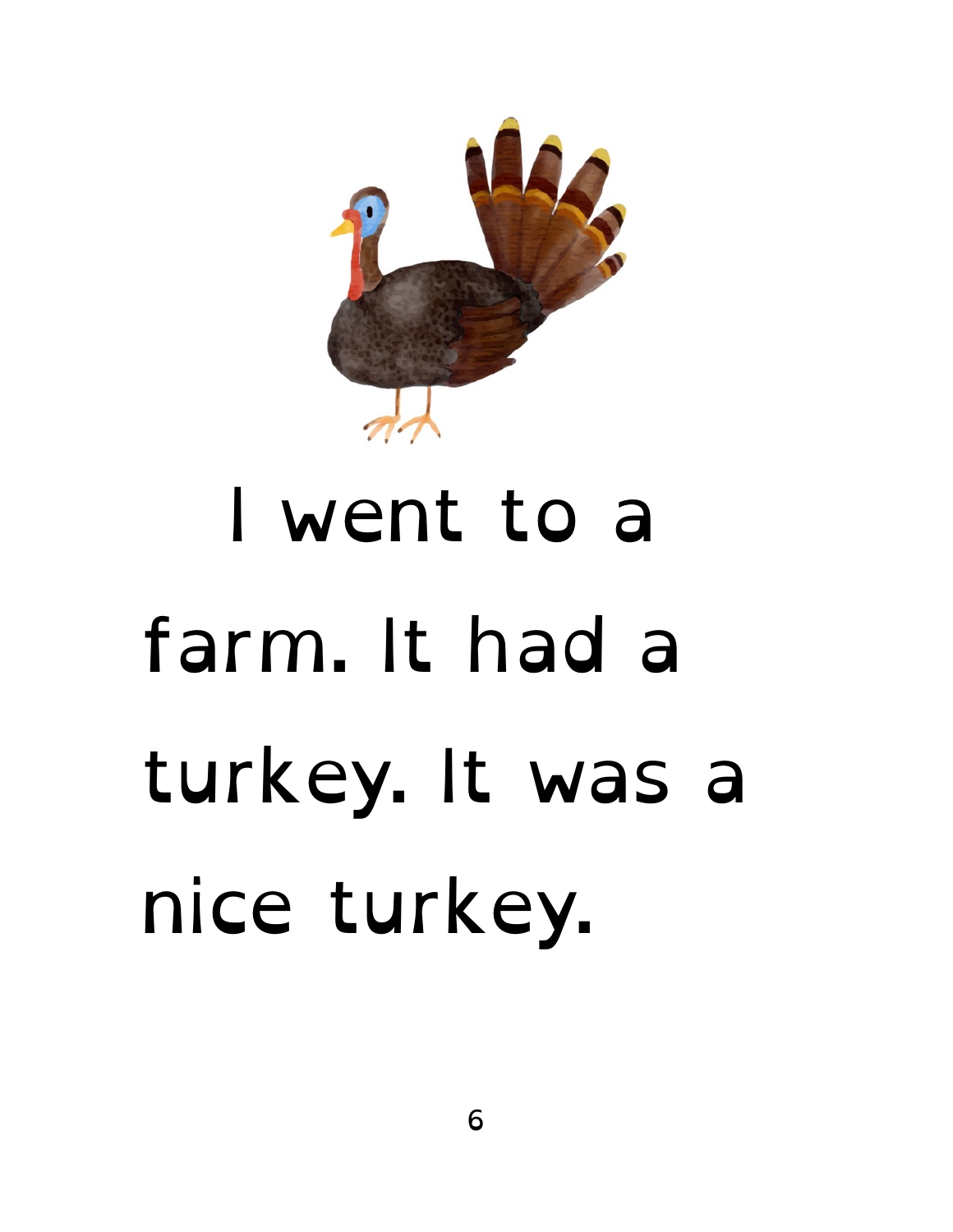

#### I went to a farm. A duck was there. It was a nice duck.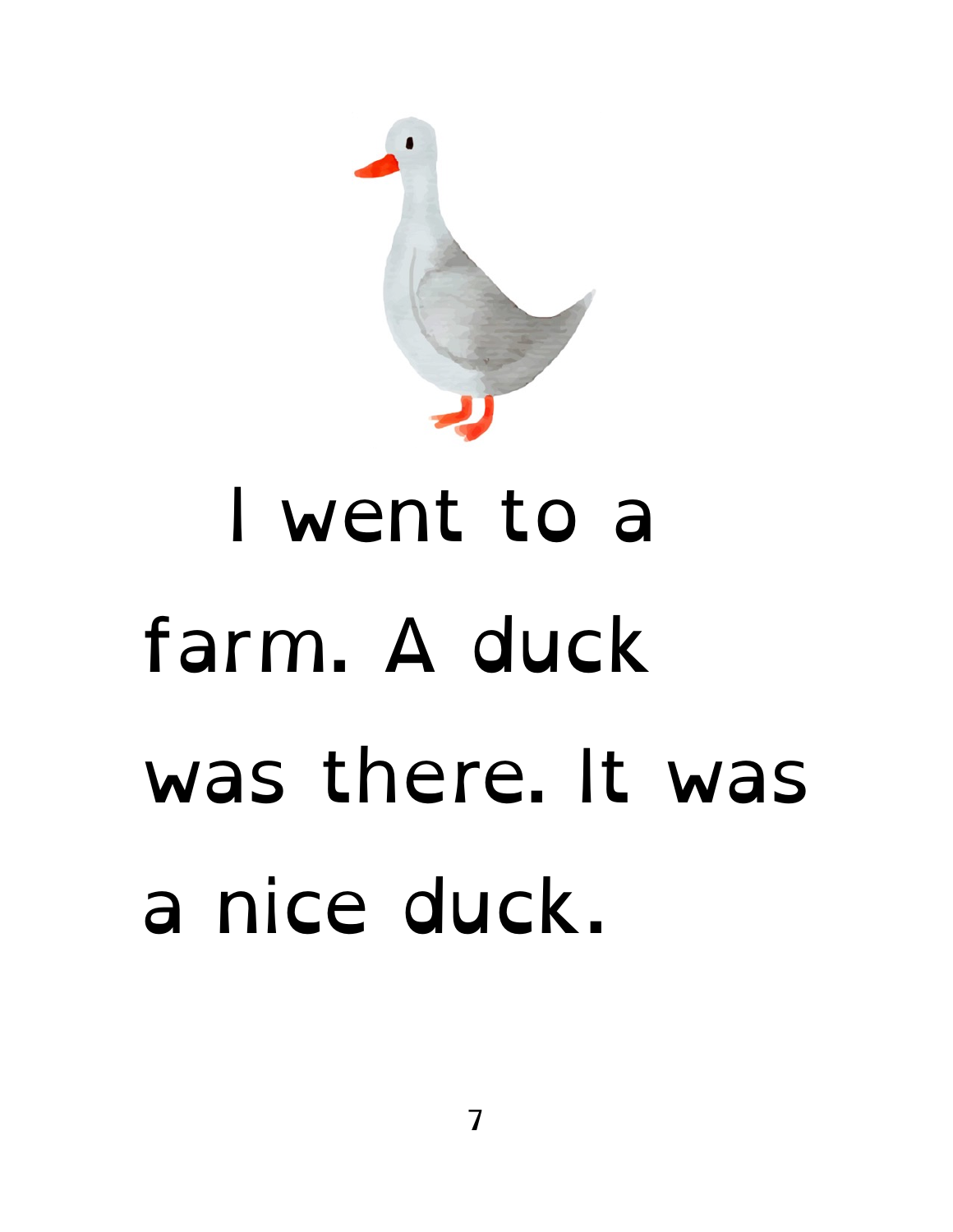

## I went to a farm. A chicken was there. It was a nice chicken.